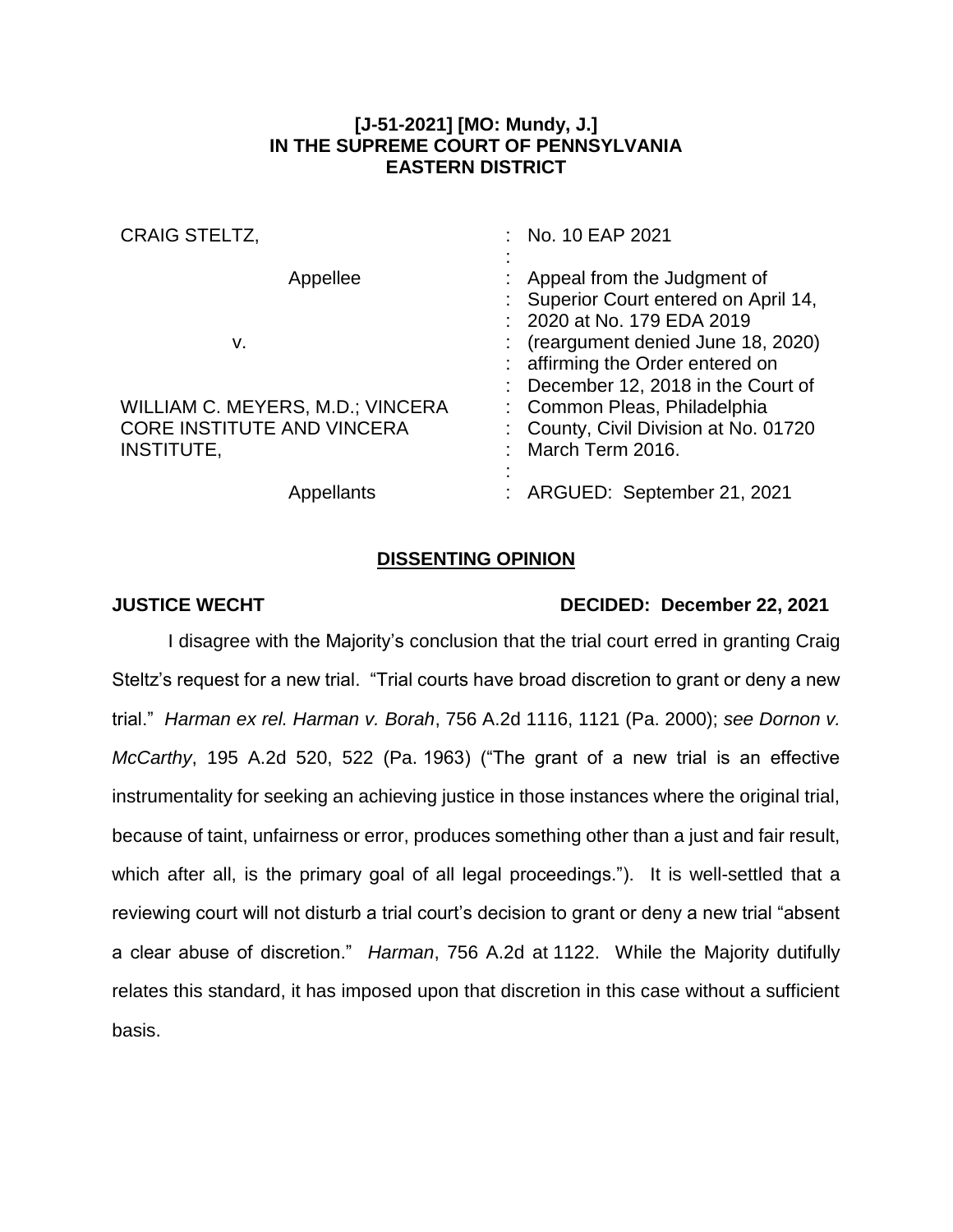As the Majority aptly recounts, appellate review of an order granting a new trial follows a two-step process: "First, the appellate court must examine the decision of the trial court that a mistake occurred." *Id.* At this initial stage, two possible scopes of review apply. One is narrow: "Where the trial court articulates a single mistake (or a finite set of mistakes), the appellate court's review is limited in scope to the stated reason, and the appellate court must review that reason under the appropriate standard." *Morrison v. Dep't of Pub. Welfare*, 646 A.2d 565, 571 (Pa. 1994). The other is broader: "If the trial court leaves open the possibility that reasons additional to those specifically mentioned might warrant a new trial, or orders a new trial 'in the interests of justice,'" the appellate court examines the entire record for any reason sufficient to justify the grant. *Id.* at 570. Having determined the proper scope of its review, the reviewing court then must apply the appropriate standard. Mistakes involving discretionary acts are reviewed under an abuse of discretion standard; errors of law are scrutinized for legal error. If no mistake was made, the decision to grant a new trial must be reversed "because the trial court cannot order a new trial where no error of law or abuse of discretion occurred." *Harman*, 756 A.2d at 1123.

"If the appellate court agrees with the determination of the trial court that a mistake occurred, it proceeds to the second level of analysis. The appellate court must then determine whether the trial court abused its discretion in ruling on the request for a new trial." *Id.* (citing *Morrison*, 646 A.2d at 571). A trial court abuses its discretion when it renders a judgment that is "manifestly unreasonable, arbitrary, or capricious, has failed to apply the law, or was motivated by partiality, prejudice, bias, or ill will." *Id.* (citing *Coker v. S.M. Flickinger Co., Inc.*, 625 A.2d 1181, 1184-85 (Pa. 1993)). That members of an appellate tribunal might have reached a different result than the trial court does not establish an abuse of trial court discretion. "Where the record adequately supports the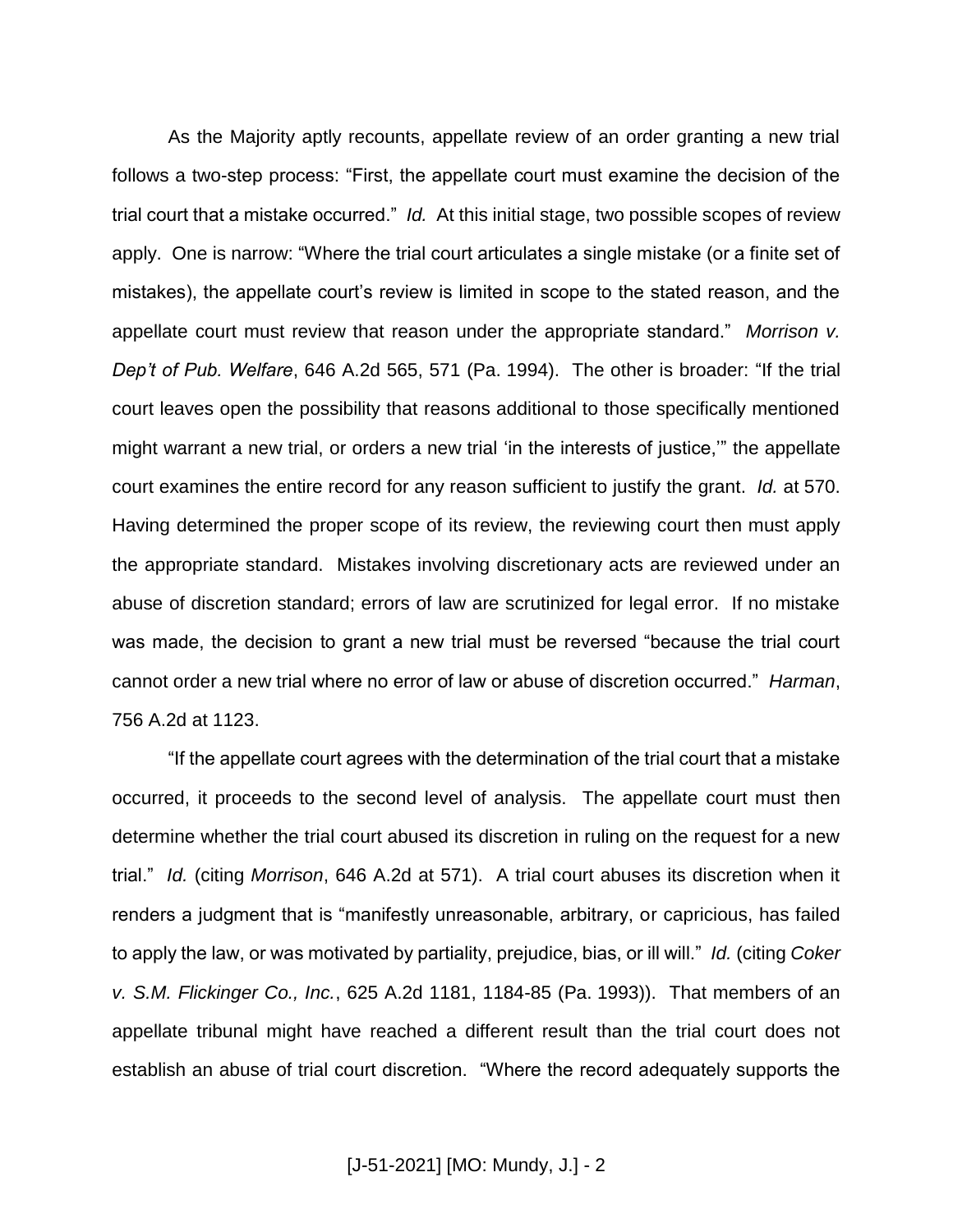trial court's reasons and factual basis, the court did not abuse its discretion." *Coker*, 625 A.2d at 1187.

The purported error in this case arose when the trial court initially declined to declare a mistrial after defense counsel asked the disputed question of its own expert, Dr. Adam Zoga. Thus, our scope of review is narrow. The specific question at issue which in truth was a comment in the form of a question—asked whether Dr. Zoga was aware that, out of "[f]ive thousand . . . radiologists" who interpret musculoskeletal imagining in the United States, Steltz "couldn't find one to come into this courtroom to support Dr. [Paul] Read." Notes of Testimony ("N.T."), 8/7/2018, a.m. session, at 48. Defense counsel then emphasized the point as Steltz's counsel began to object, adding "Not one, couldn't find one?" *Id.* at 49.

"Whether remarks by counsel warrant a new trial requires a determination based upon an assessment of the circumstances under which the statements were made and the precaution taken by the [trial] court and counsel to prevent such remarks from having a prejudicial effect." *Siegal v. Stefanyszyn*, 718 A.2d 1274, 1277 (Pa. Super. 1998). While a trial judge has a duty "to take affirmative steps to cure harm, once an offensive remark has been objected to . . ., there are certain instances where the comments of counsel are so offensive or egregious that no curative instruction can adequately obliterate the taint." *Id.* (citing, as an example of such egregious comments, *Dannals v. Sylvania Township*, 99 A. 475, 476 (Pa. 1916), in which plaintiff's counsel characterized a defense witness as a "drunkard" and "guttersnipe" from the "slums").

The Superior Court applied the foregoing precedents here. The court began by identifying "the mistake," namely, the trial court's acknowledgement that it erred in denying Steltz's motion for a mistrial. The trial court explained that, upon further reflection, "the harm caused by [defense] counsel's egregious statement that not one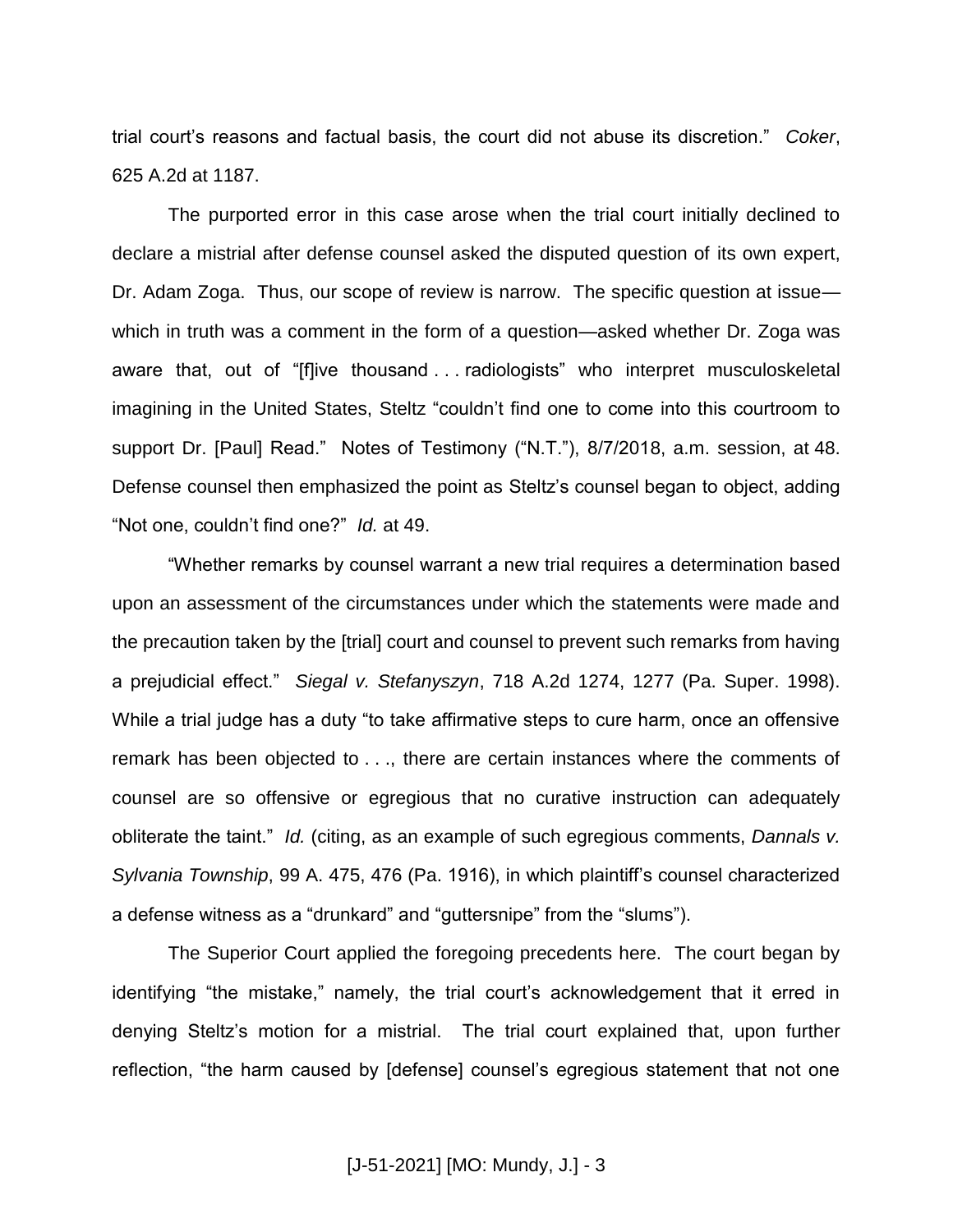musculoskeletal radiologist amongst the [five thousand] who practiced in the United States could be found to support [Steltz's] reading of the MRI" could not possibly have been ameliorated with a curative instruction. Tr. Ct. Op., 12/12/2018, at 6-7. In the trial court's view, there was no purpose to the question "but to prejudice the jury," because Dr. Zoga would not have been privy to Steltz's trial preparations. *Id.* at 10. Instead, the court found that the question "was a roundabout way to use Dr. Zoga as a prop for counsel to opine on the credibility of Steltz's evidence, which neither counsel nor experts are permitted to do." *Id.* at 11. Furthermore, the court explained that the crux of the question was belied by the record, as the defense was on notice via Steltz's pretrial memorandum that Dr. Jaime Checkoff, a musculoskeletal radiologist, was retained as a potential expert witness. *Id.*

The Superior Court rejected Appellants' efforts to parse defense counsel's question-*cum*-commentary by emphasizing that Steltz did not in fact call an expert radiologist to "come into this courtroom to support Dr. Read." The majority explained that counsel's choice of words—"couldn't find"—which he repeated for dramatic effect, was "quite different from stating Steltz **did not find** another radiologist," as Appellants suggested in their brief below. *Steltz v. Meyers*, 179 EDA 2019, 2020 WL 1867021, at \*5 (Pa. Super. Apr. 14, 2020) (emphasis in original). The panel also agreed with the trial court's determination that the record belied the defense's contention that Steltz "couldn't find" another radiologist to support Dr. Read, because Steltz's pretrial memorandum identified one such supportive radiologist in Dr. Checkoff. Likening this case to *Siegal*, which also involved an allusion to the plaintiff's failure to obtain expert medical testimony, the lower courts concluded that counsel's question here was improper and unfounded.

On this first point, there appears to be record support for the trial court's conclusion that it erred in failing to grant a mistrial. Steltz *had found* an expert to support Dr. Read's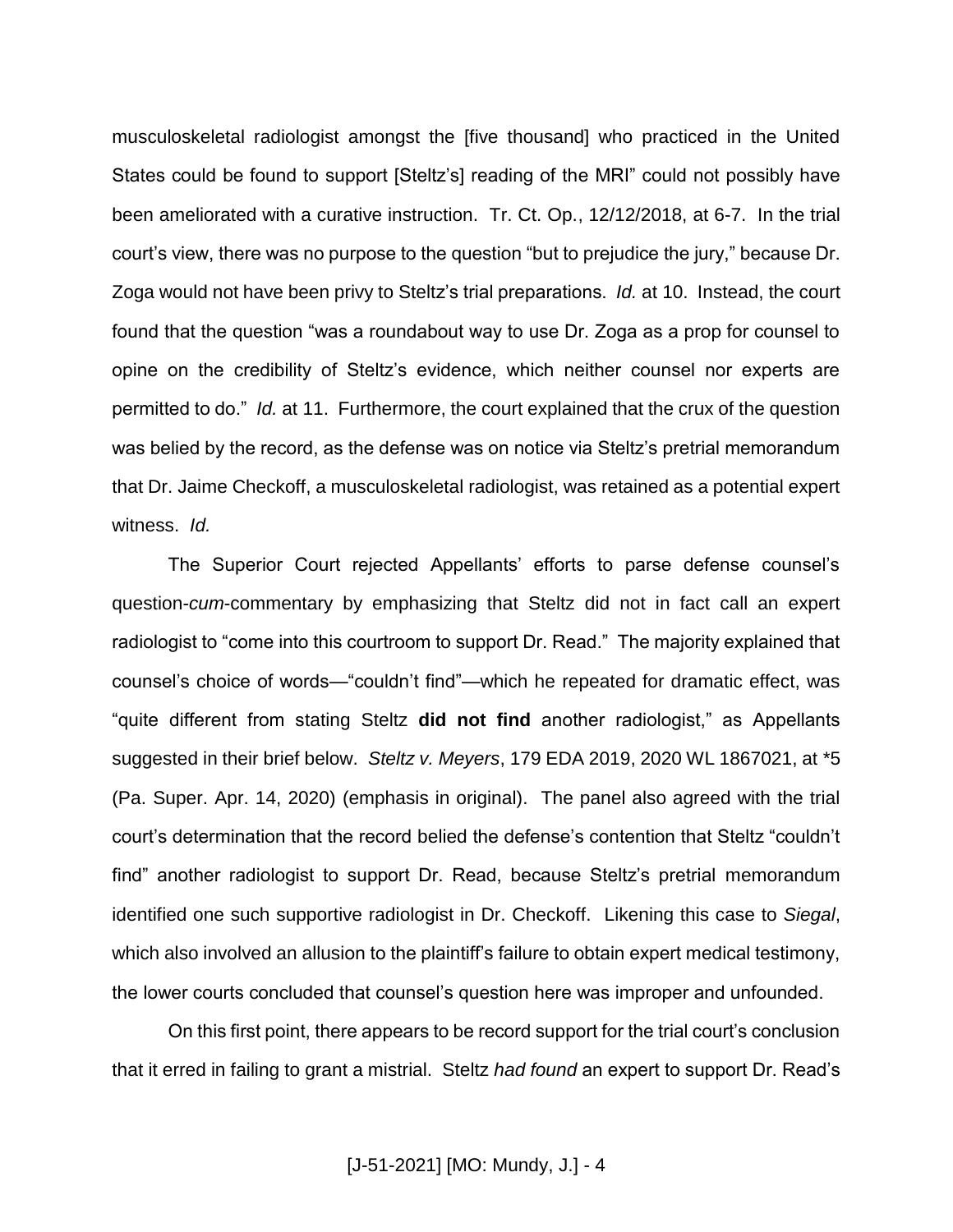assessment of the MRI, and the defense was aware of that ahead of trial. Nonetheless, counsel persisted in using his own expert as a foil for counsel to sardonically criticize Steltz for being unable to find expert support for his principal claim. It is unlikely that the trial court's curative instruction—conveying in general terms that the statements of counsel are not evidence—would have overcome the denigrating effect of the prejudicial commentary on the credibility of Dr. Read's testimony in the jury's mind. Moreover, the trial court did not give the instruction immediately. Instead, the court gave it after a lunch recess. This delay may have hardened one or more jurors' views, and certainly is relevant context for the trial court's reconsideration. *See Harman*, 756 A.2d at 1123 ("Even under a narrow scope of review, the appellate court might still need to examine the entire record to determine if there is support for any of the reasons provided by the trial court."). The Majority does not assess the strength of the curative instruction through that lens.

Had the Court agreed with me on this first point, our next step would be to ask whether the trial court abused its discretion when it granted Steltz's motion. Determining whether the trial court abused its discretion in this context and under these circumstances is a tall order indeed. $1$ 

Because the central issue at this stage is whether the trial court's prejudice analysis was supported by the record, the discussion naturally dovetails with my view on the mistake prong of the inquiry. As explained above, the trial court considered the "actual substance of the question, the insinuation that lay behind it, and its potential [to] fix unfair prejudice against [Steltz] in the minds of the jurors." Tr. Ct. Op. at 13. The court determined that "the question was so inflammatory and prejudicial so as to preclude a fair

 $\overline{a}$ 

<sup>1</sup> *Cf. Grove v. Port Auth. of Allegheny Cty.*, 218 A.3d 877, 900 (Pa. 2019) (Saylor, C.J., dissenting) ("Where appellate courts cannot express confidence that an outcome would have been the same in the absence of a preserved trial error, the courts ought to be more receptive to the position that errors are prejudicial.").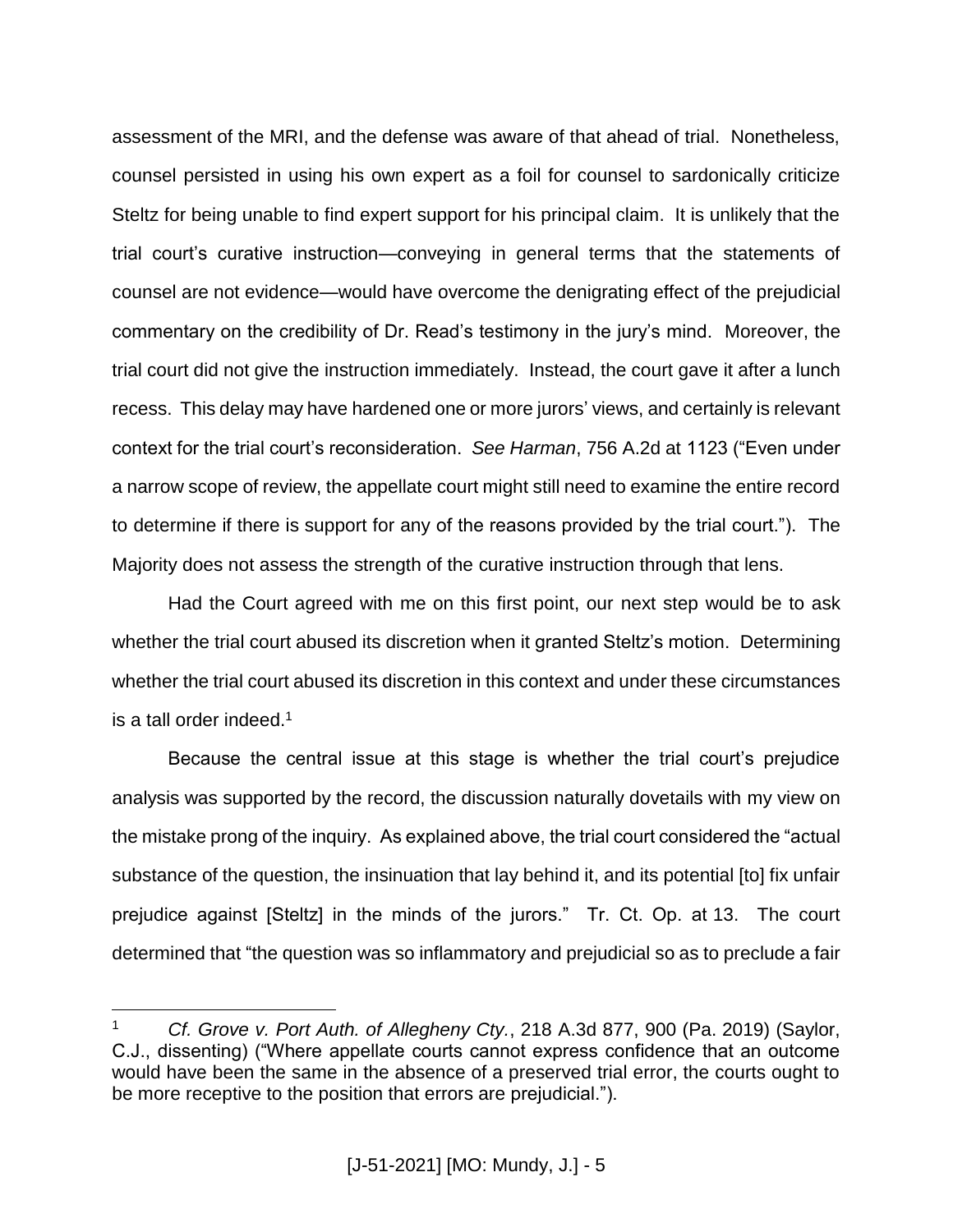trial and to have undoubtedly influenced the jury, distracting . . . from the pivotal issue and influencing their verdict." *Id.* (citation omitted). Like the lower courts, I am not persuaded by Appellants' claim that defense counsel neutralized his improper commentary by tacking a "—did you know?" onto the end of his statement.

More importantly, Judge Tsai was in the best position to observe defense counsel's demeanor and inflection—which we cannot glean from a cold transcript—when counsel asked the loaded question. From that vantage, she could perceive what impact, if any, it may have had on the jury. She found that counsel's misleading commentary indelibly tainted the proceedings by making a "deliberately prejudicial statement in the guise of a question," which effectively "served as a mechanism to editorialize about the credibility of [Steltz's] evidence." *Id.* at 13. She concluded that the question's "*unavoidable effect* . . . was to prejudice the factfinder," rendering it "incapable of fairly weighing the evidence and entering an objective verdict." *Id.* (emphasis added). That language is significant; it precisely tracks the standard that Appellants assert in their briefs to this Court should have been applied by the trial court but wasn't. Steltz claims that Appellants waived that particular argument because they did not raise it in their petition for allowance of appeal, a review of which confirms that the "unavoidable effects" standard was not mentioned at all when they sought discretionary review in this Court. Rather, Appellants' principal contention was that the lower courts "misapplied and fundamentally altered Pennsylvania's *settled standard* for prejudice caused by statements or questions of counsel." Petition for Allowance of Appeal, 225 EAL 2020, at 5 (emphasis added).

As it resolves this case on the first-step inquiry, the Majority does not speak to the issue we ostensibly granted review to consider and clarify in the first place: the applicable prejudice standard in these circumstances. Nonetheless, in accordance with existing precedent, the Superior Court concluded that the trial court's assessment of defense